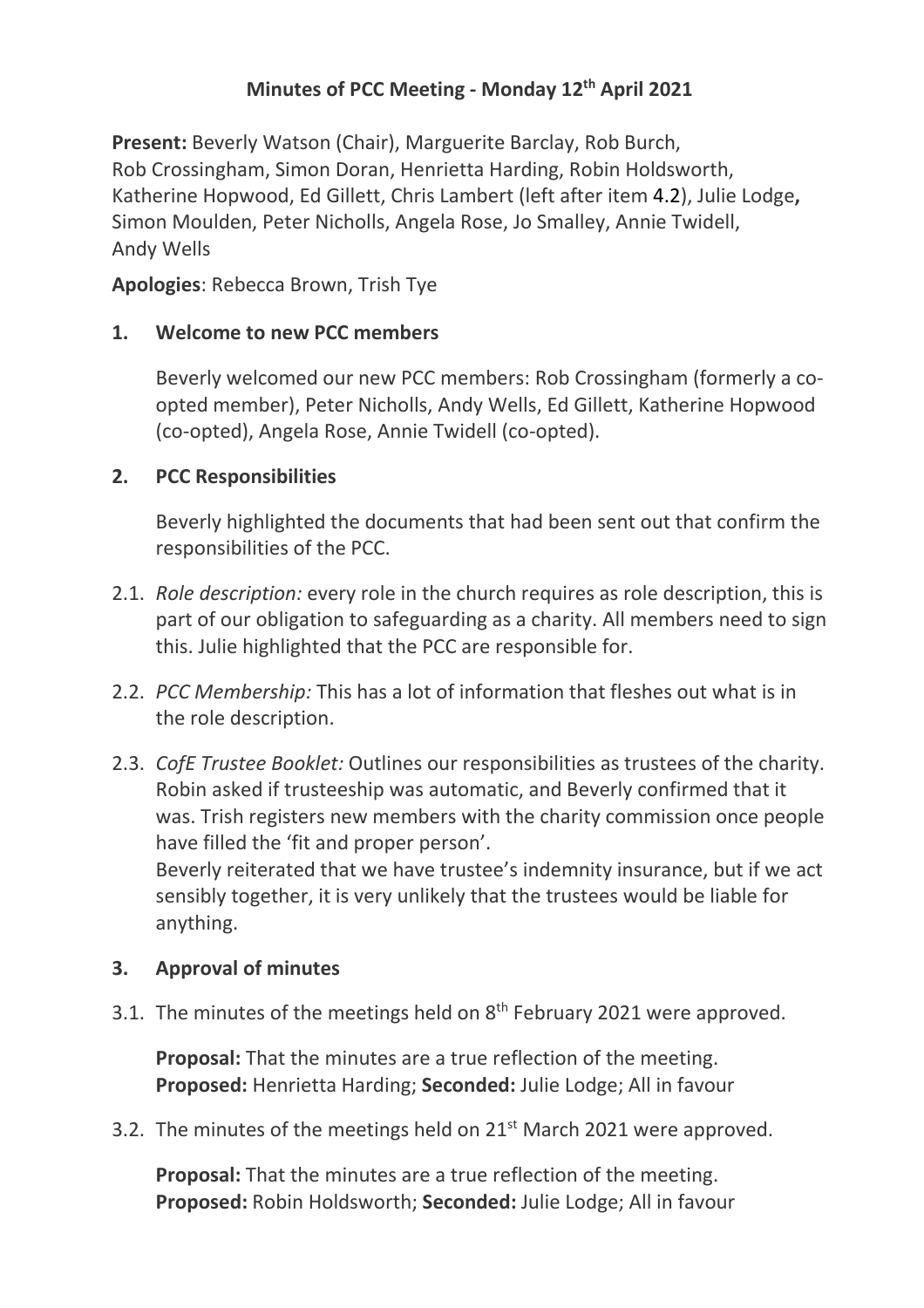## **4. Vision Groups**

#### 4.1. Introduction

Beverly explained about the nine vision groups:

- Worship chaired by Beverly Watson
- Pastoral chaired by Marguerite Barclay
- Children & Young People chaired by Jeanette Whiteman
- Missions chaired by Peter Nicholls
- Admin & Comms chaired by Trish Tye
- Eco chaired by Alison Moulden
- Premises chaired by Robin Holdsworth
- Finance chaired by Beverly Watson
- Events chaired by Eve Gunn

Annie asked if there was an in balance of people in the groups? Beverly explained that Finance is needing members and Beverly hopes some of the new members will help with that. Missions has also been a little light on membership recently.

Andy Wells is happy to join the Finance Vision Group. Annie has an interest in Children & Young people.

4.2. Finance Vision Group

Chris provided an update on the first quarter accounts. We have made a surplus for the quarter of £1,740 compared to a predicted deficit of £1,395. This is due to an increase in donations from the congregation. People have been very generous in this quarter and have boosted their donations.

Hall and church income and income from Thorn Bank are much as budget.

On the expenditure side, our major item is the Parish Share. The budget for the year us £73k, which is more than last year when the Diocese gave us some relief due to COVID.

Chris explained the two major expenditure funds that act as a reserve for major expenses we may incur in the church and the church hall. Money is transferred from the main fund to these expenditure funds.

Robin commented that the magazine figure looks strange. Chris explained that he defers some of the income as it covers an annual subscription.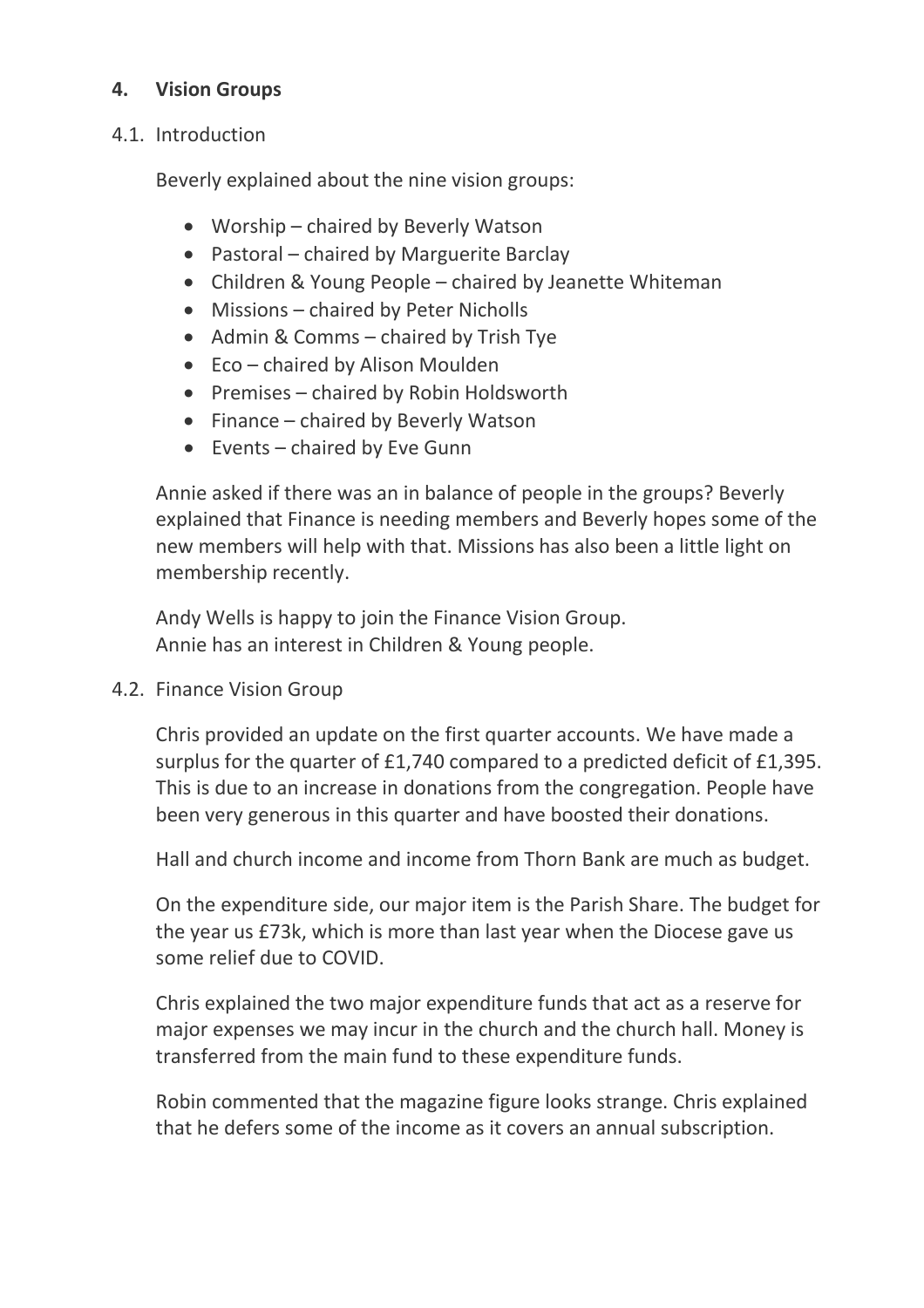Robin pointed out that the printing costs should be lower as we have only printed once in this quarter.

**Action Chris:** to adjust this figure.

Simon Moulden commented that although we haven't budgeted for fete or bonfire income. We should be optimistic that these will bring some income. Also, has the change to chairs realized an increase in income? Beverly replied that an increase in church bookings is already happening. We have a regular booking with a theatre group and they are coming back now. More bookings are coming in. We're hopeful that we will meet or exceed the budgeted income.

Julie asked for thanks to be recorded to Eve for her work on the bookings.

Chris explained that we will wrap the chair and window funds back into the main fund and advise the congregation that we will do that. When we collected for the chairs asked people if we could move any excess to the main fund, so this should cover the amount we wish to move. **Action Finance Vision Group:** to consider this transfer of funds.

4.3. Worship Vision Group

Beverly introduced the proposal from the Worship Vision Group:

## **Proposal:**

- That we drop 8am Communion Services on Sundays where there is a 10am Communion Service (i.e. 2nd, 4th and 5th Sundays of each month)
- That we continue to offer one BCP (Book of Common Prayer) Communion per month at 8am, on the 3rd Sunday of each month
- That we continue to offer a 'said' Communion Service at 9.15am each Thursday
- That we continue to offer Tea Time Church at 4pm each Sunday
- That these changes take place from the 1st May 2021, for the foreseeable future

**Proposed:** Simon Moulden; **Seconded:** Henrietta Harding; All in favour

Julie was concerned that we should take care in how we tell the 8 o'clock congregation about the change. Beverly explained that she has already spoken with each of them and they are mostly happy to come to the 10 o'clock on those days. Simon M suggested that it would be good to explain to the whole congregation.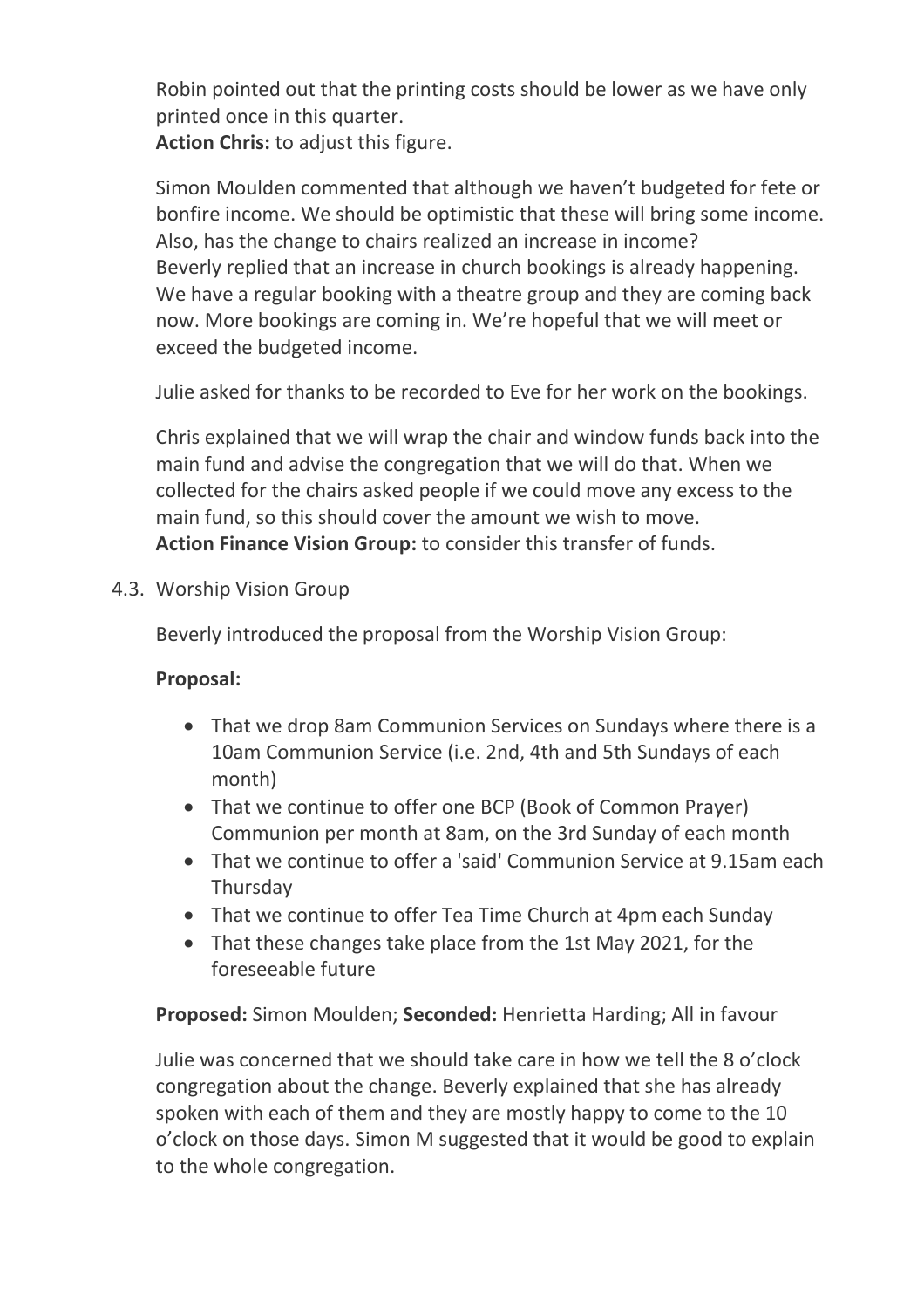Andy commented that the numbers at the 10 o'clock are good, considering we've only just re-opened.

Julie suggested putting a review point in six months time to see if our decision still holds.

Simon M commented that it would be good to understand the reasons why people attend the 4pm service rather than the 10am. Beverly agreed that we should do that in six months so we can understand the bigger picture.

### **5. Transforming Church Plan**

Beverly explained that having an overall plan with our parish goals is a Diocesan initiative. At a PCC away morning we reviewed our top priorities for the coming year. We have five main goals from the vision groups.

- Making disciples
- Growing our youth and children's ministry
- Pastoral care
- Reaching beyond borders (mission)
- Church buildings

We'll aim to look at a goal at each PCC meeting.

Simon Doran commented that we need to be a bit more self-critical and decide on the outcome measures to see if we are being successful. Beverly agreed that we do need to critique these goals.

Jo suggested that getting opinions from people as well as counting numbers would be useful. Andy suggested that we have a 'what does success look like' column in the document.

#### **6. Vicar's Report**

Beverly reported on events since our last PCC:

- We held our APCM on  $21^{st}$  March.
- We re-opened for in-person worship on Palm Sunday after being locked down since Christmas. This has gone smoothly and safely.
- Holy Week and Easter was very busy with 11 services in church including four services for Queen Eleanor's school. People are enjoying the space and the chairs.
- Holy Week services were generally shorter and simpler this year, with some innovations on account of COVID. We held outside services on Good Friday and the dawn service on Easter Day. We will keep some of these things in the future.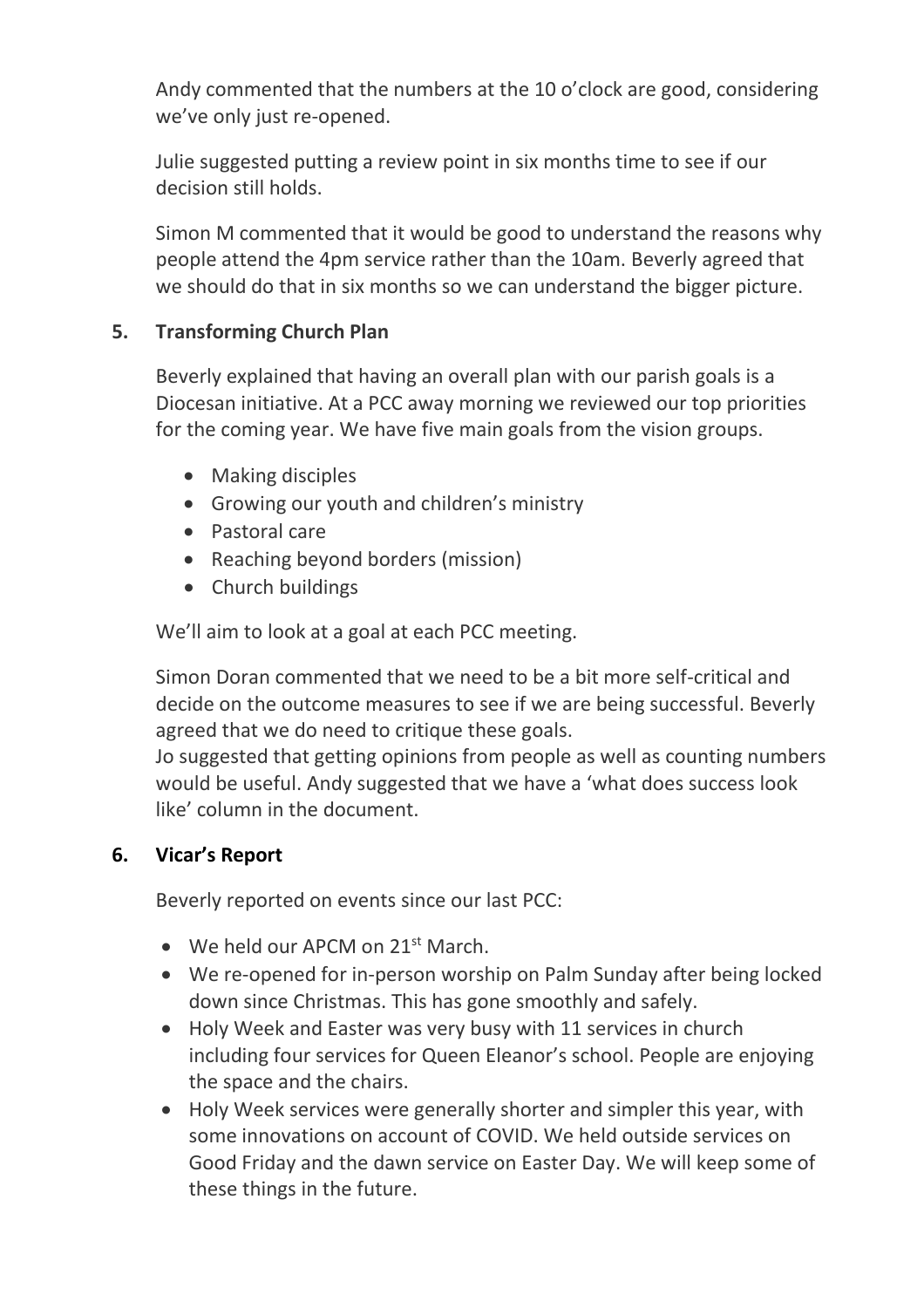- We finished part five of the Pilgrim Course. We've had 20-25 people for each of the courses so far. In terms of outcomes, Beverly sees a deepening of understanding, faith and commitment.
- Alison Moulden is back having been on placement at St John's, Stoke. Alison's licensing as an Licensed Lay Minister is on 26<sup>th</sup> June at 5.30pm and will be an event to celebrate. Beverly is pleased to have Alison back.
- Beverly's mother passed away a couple of weeks ago and the funeral will be at All Saints on 27<sup>th</sup> April. Beverly thanked everyone for their kind words and cards, these have been much appreciated.

Marguerite expressed her gratitude for the upcoming review of the Pilgrim Course by the leaders as it fits very much with our attempt to measure outcomes.

# **7. Safeguarding**

Julie gave an overview of safeguarding:

- It's important that all new members read the documents that Trish sent out, especially the Parish Safeguarding Handbook. A paper copy is available if needed.
- Safeguarding is the responsibility of the PCC and day to day work is delegated to the Safeguarding Team: Julie (Safeguarding Officer), Beverly, Warden(s), Trish (Parish Administrator) and Eve (Bookings Secretary). Carolyn Nicholls has left the team, but she is happy to continue with safer recruitment and DBS validation, for which we are immensely grateful.
- The PCC will be eligible for DBS checks. Many of the PCC already have a DBS check, and Carolyn is contacting those who haven't.
- All members need to complete the safeguarding basic training. It is sadly not transferable from other organisations, as it is church focused.
- Many members will need to renew their leadership training.
- Safeguarding relates to keeping *everyone* in church safe not just the young and the old.
- If anyone would like to do more than the basic training, speak to Julie as they would be very welcome to do that. More is becoming available online.
- Nothing can happen in church without consideration to safeguarding: safer recruitment; role descriptions; risk assessments (required by our insurers). We have a good bank of risk assessments that can be used as a basis for an activity.